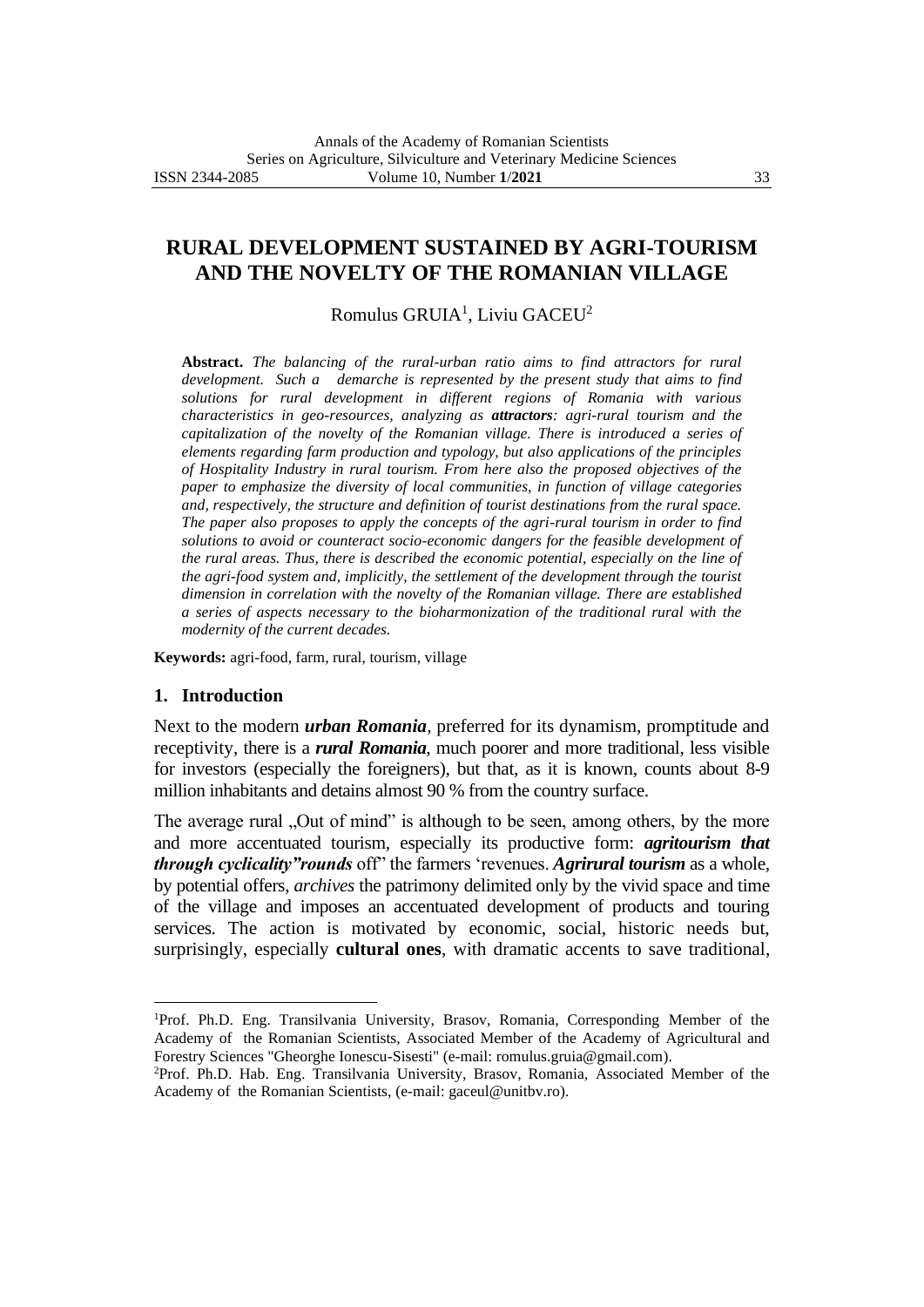identity, authentic Romanianism and common sense of the peasant who loves its land [3, 6,12].

Mountain, highland, lowland or wet zone **agri-rural tourism** may lead the respective local community to a trend of *economic growth*. The hope is even greater in the context in which periods of economic crisis go by and, from social point of view, many rural zones are in degradation (as for example some of them from the mountain rural zone), with effect of *demographic desertification* [8, 13]. In this context one observes *the population getting older* and the extinction of the traditional Romanian village, with its cultural model and with all the theories that have tried to explain the wonder of its survival (!).

All these require as basic **objective** of the study an attentive analyses in order to find solutions to avoid or counteract major dangers for the rural space. This fact may be avoided on one condition, respectively the one through which **agritourism with rural Carpathian, sub-Carpathian or plain incidence –** may be professionally and seriously executed, *attentively selecting from the special and temporal memory of the rural community*, those TRADITIONAL ELEMENTS completely disappeared from the contemporary European context, with the feeling of **restitution** of an apart cultural patrimony.

### **2. Materials and Methods**

The study is based on a diagnosis of the Romanian rural environment and on analyses and statistic processing. There are considered principles, techniques and regulations specific to ecology and responsible tourism.

Data processing in order to find solutions to achieve the proposed objectives is made by analyzing three dimensions specific to rural environment: - the agri-rural dimension; - the touring dimension; and the cultural dimension by identifying the novelty of the Romanian village.

### **3. Results and Discussions**

### **3.1. Romania's agri-rural dimension**

**The rural environment** (*Romania's Encyclopedia*), unlike the urban environment, represents all the areas outside the towns and inhabited in our country by the population generically called "peasants", as an antonym for the urban population of "townsmen".

In Romania the rural space represents about 90% of the country surface, and the inhabitants share in the rural environment – among the highest in Europe – is of **45.4%** from the total population, namely 8,636,700 inhabitants (in 2021) (Fig. 1).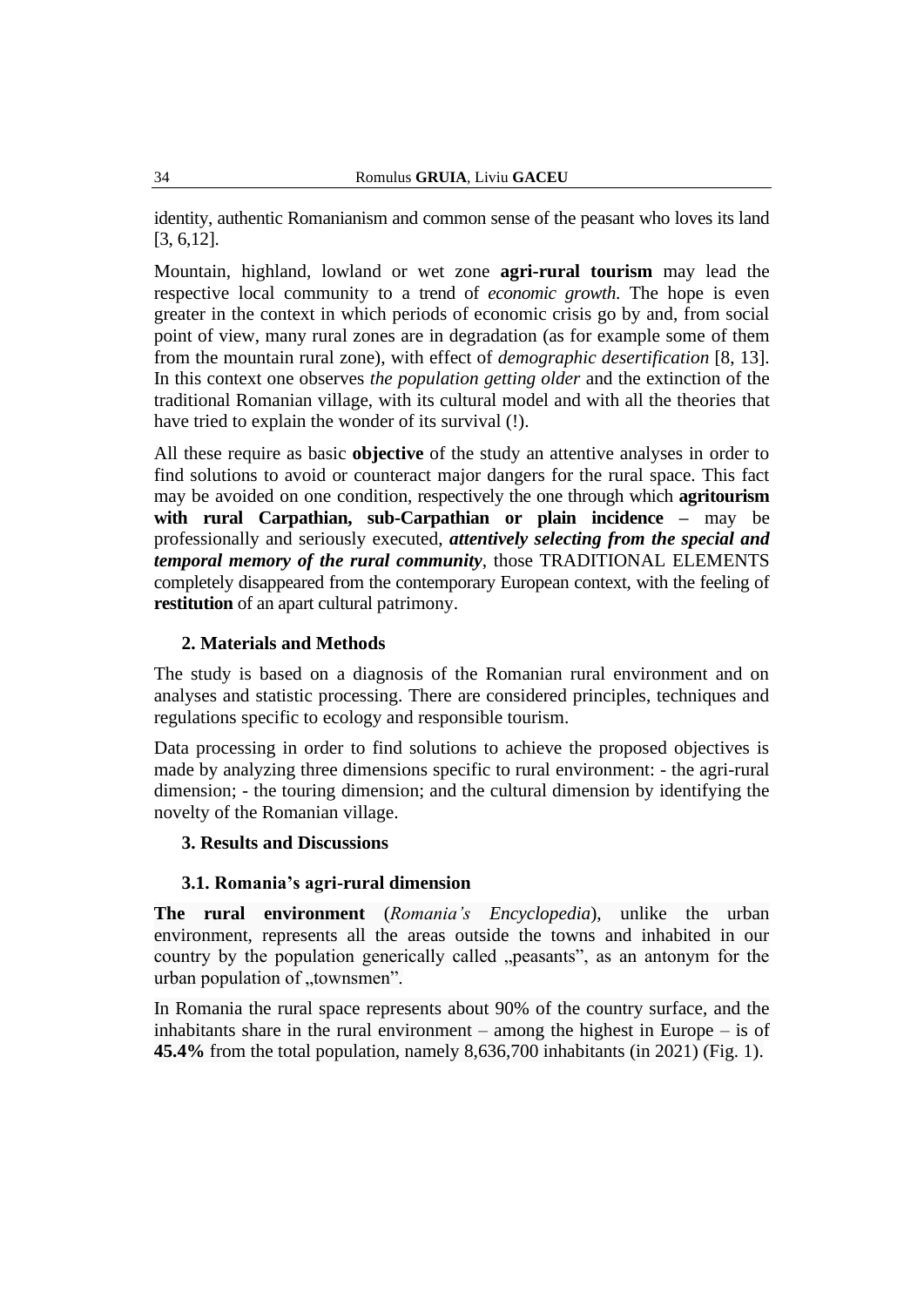

Rural development sustained by agri-rural tourism and the novelty of the Romanian village 35

**Fig. 1.** Rural population share per departments Source: Encyclopedia of Romania, Rural environment, [http://enciclopediaromaniei.ro/wiki/Mediul\\_rural,](http://enciclopediaromaniei.ro/wiki/Mediul_rural) Accessed on January 20, 2021 [15].

In the broadest meaning, it is considered that **agri-rural tourism**, which is part of the **responsible tourism** group (tourism responsible in relation with Nature), has as an objective to recreate in rural landscape events or attraction points that are not at disposal in urban zones in order to participate or experiment them. This landscape includes: natural reservations, open rural zones, villages and agricultural zones.

As for understanding the complexity of the **agri-rural tourism,** we mention the following basic concepts in *"agriculture-tourism-natural environment* interface [3]:

- *The concept of rural-tourism* concerns the organization of the touring activity within the rural community, a zone, a region, a micro region or from the average rural basin;
- *The concept of agritourism* treats the touring phenomenon only from inside the agricultural exploitation (with own pension and food) and activities of the tourists in the farm.
- *The concept of tourism at the farm* treats the touring phenomenon in farm location (hire), but without active peasants, the allocated space being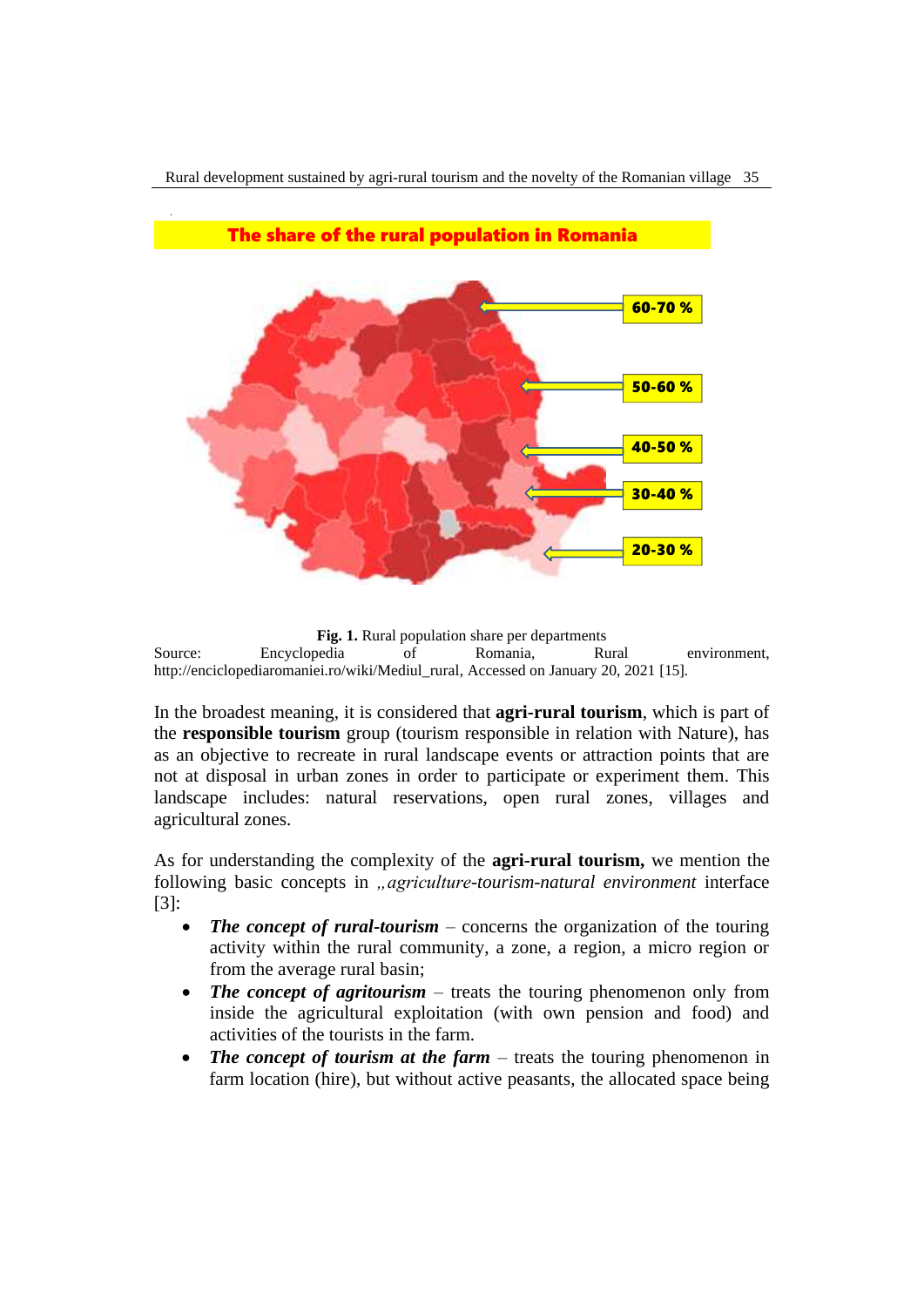meant to activities with the tourists (pedagogic farms, farms of equitation, guest houses, health houses, hunting lodges etc.)

From here also results the establishment of responsible tourism structure [2, 4], which is illustrated in Fig.2.



**Fig. 2.** Components of the tourism industry that have environment in the development equation Source: Original conception.

The rural society in general and especially hospitality aspects [1, 9, 14, 15], as well as the Romanian rural economy, might remain of traditional type only under conditions of *resize***,** of adequacy to the modern type of organic ecologic agriculture and, finally, of *viability.*

| Country | U.M. | <b>TOTAL</b> | $0-5$ ha | $6-20$ ha | $21-50$ ha | 51-100 | over 100 |
|---------|------|--------------|----------|-----------|------------|--------|----------|
|         |      |              |          |           |            | ha     | ha       |
| $EU-27$ | No.  | 7,816.0      | 3.921.0  | 2,405.7   | 808.3      | 393.4  | 287.6    |
|         | $\%$ | 100.0        | 50.2     | 30.8      | 10.3       | 5.0    | 3.7      |
| Romania | No.  | 1.236.0      | 918.2    | 289.6     | 14.9       | 4.6    | 8.6      |
|         | %    | 100.0        | 74.3     | 23.4      | 1.2        | 0.4    | 0.7      |

**Table 1.** Structure of the European agricultural properties, per classes of size (ESU)

Source: The FSS for 2005 Report, Eurostat, 2006 [17].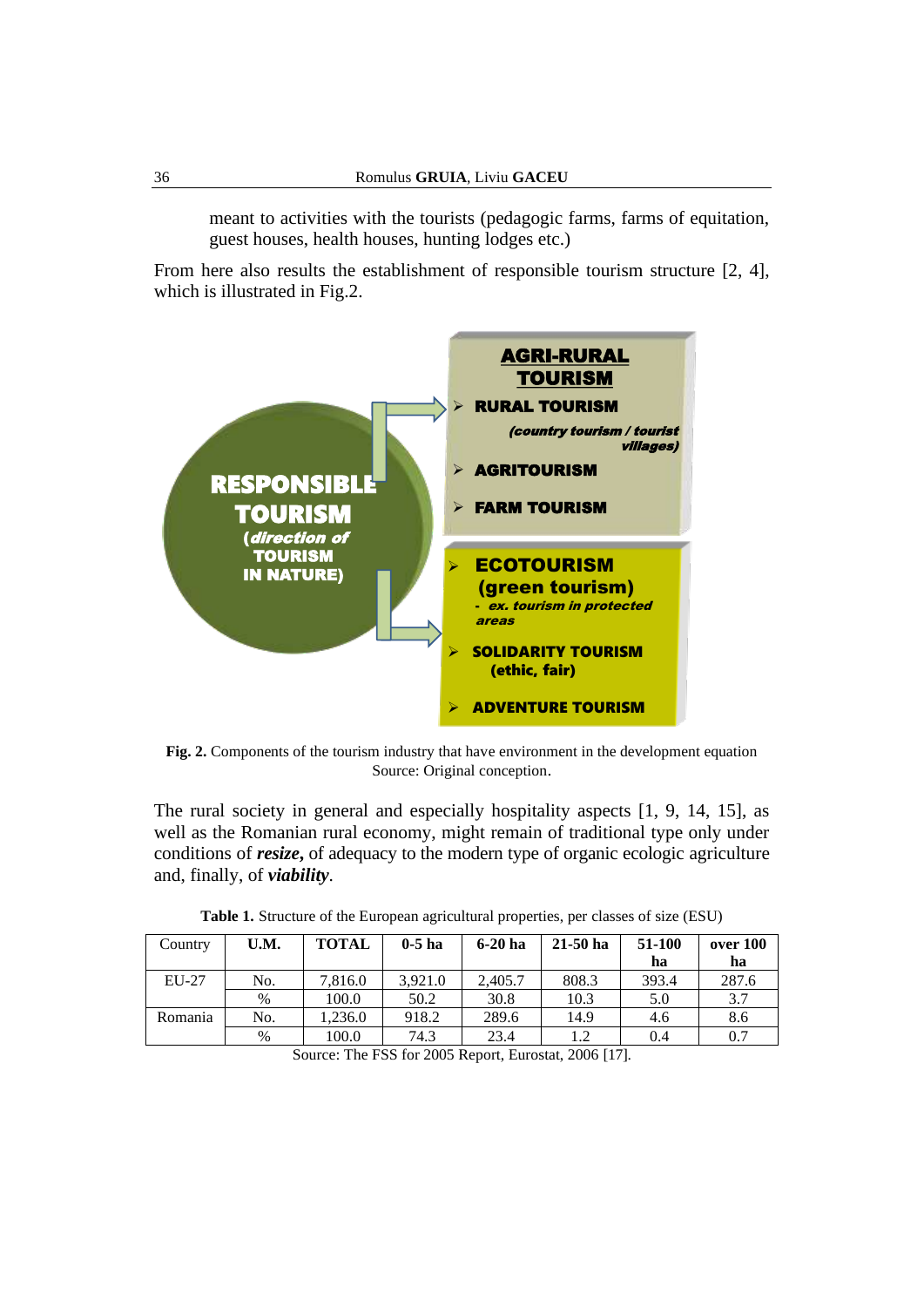The resize can't correlate to the American standard farm (being a practical impossibility), but reaching a quota comparable to EU-27 average (Table 1).

The solution of modernizing agriculture and rural space will inexorable expand over all economic and social structures, and also concerning psychology and communication [7, 10] within such a process, already obvious, the focus in on the main directions described in Table 2.

**Table 2.** Directions and actions in the development and modernization of the Romanian rural space

| <b>DIRECTION OF</b><br><b>MODERNIZATION</b> | <b>SPECIFICATION</b>                                                                                                            |
|---------------------------------------------|---------------------------------------------------------------------------------------------------------------------------------|
| Direction (1)                               | increasing agricultural productivity;                                                                                           |
| Direction (2)                               | economic organization of exploitation structures in agriculture;                                                                |
| Direction (3)                               | sustainable development of rural space infrastructure;                                                                          |
| Direction (4)                               | improvement of the production structure;                                                                                        |
| Direction (5)                               | organization of branches on agri-food products;                                                                                 |
| Direction (6)                               | soil conservation against natural and caused degradations;                                                                      |
| Direction (7)                               | diversification of cultures in order to ensure economic and<br>ecologic stability;                                              |
| Direction (8)                               | programs to establish youngsters in rural environment;                                                                          |
| Direction (9)                               | pro-family rural agricultural policies and insurance of alternative<br>sources of income;                                       |
| Direction (10)                              | Village revitalization, but through a new rural cultural model, a<br>new type of rural community, much closer to the urban one. |

At present, *the structure of the agricultural exploitations* might be a little bit closer to the European model, but obviously completely different from the traditional village, the new defining elements being described by the following proportions (Table 3).

| No.            | Category of<br>agricultural holding        | Average<br>area | <b>Share in total</b><br>area $(\% )$ | <b>Tendency</b>                      |
|----------------|--------------------------------------------|-----------------|---------------------------------------|--------------------------------------|
|                | <b>Subsistence households</b>              | $0.5 - 3$ ha    | about $13.5$                          | - reduction to about<br>1,100,000 ha |
| 2              | <b>Peasant exploitations</b>               | $3 - 10$ ha     | -6.8<br>about                         | - growth to $1,000,000$ ha           |
| 3              | <b>Commercial peasant</b><br>exploitations | $40 - 50$ ha    | towards 6.8                           | - growth to about 25,000 ha          |
| $\overline{4}$ | <b>Family associations</b>                 | $90 - 250$ ha   | Towards<br>20.3                       | - towards about 15,000 ha            |

**Table 3.** Prognosis of the Institute of Agrarian Economy

Source: Original synthesis based on various studies made by the Institute of Agrarian Economy.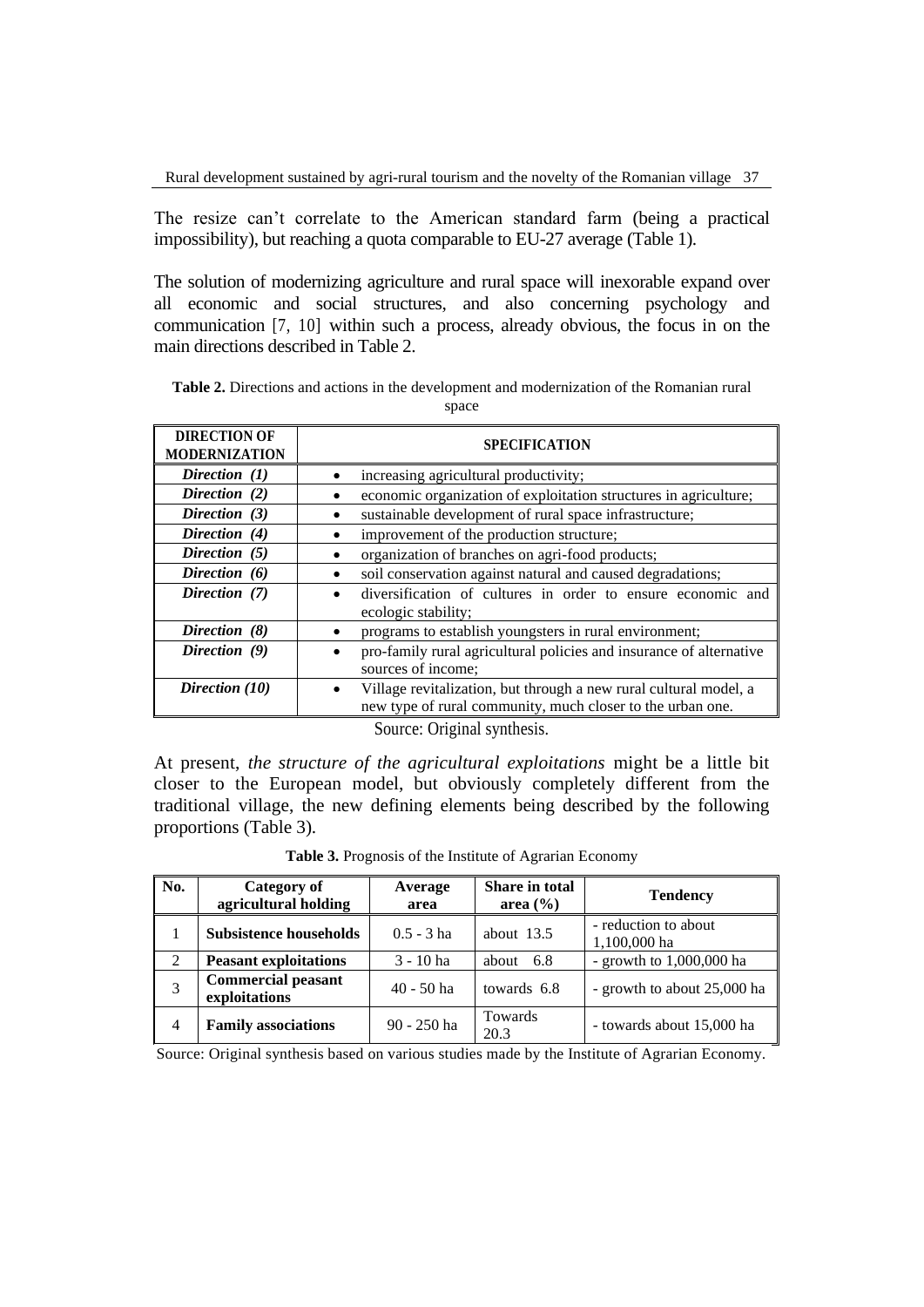Of those presented, as a first step towards improvement, it results the indicative recommendation, namely to have as mark the *average dimension* of an exploitation 10 ha, and of a family association 200 ha.

#### **3.2. The touring dimension of the Romanian rural space**

Deepening the analysis, we will observe that the **touring destination** – *village, farm, pension or rooms from the peasant house* – is not the only touring product, or its single component, as it is known the fact that, as a rule, a destination includes several types of different touring products, adapted to the market [2,11]. Therefore, a **direct** solution is that the Romanian village should be **included in the tourist circuit,** so that it can be found either singular and original, or as a component among *several types of touring products*, such as for example those from Table 4.

| No.            | <b>TYPE OF RURAL</b><br><b>TOURING PRODUCT</b>                              | <b>SPECIFICATION</b>                                                                                                                                                                                                                                                                                                                                                                       |
|----------------|-----------------------------------------------------------------------------|--------------------------------------------------------------------------------------------------------------------------------------------------------------------------------------------------------------------------------------------------------------------------------------------------------------------------------------------------------------------------------------------|
| 1              | Destination of holidays in<br>the country                                   | By rural tourism or by agritourism                                                                                                                                                                                                                                                                                                                                                         |
| $\mathfrak{D}$ | Forms of the tourism at<br>the farm                                         | - farms specialized in receiving people with handicap;<br>- farms specialized in receiving children;<br>- farms specialized in receiving groups;<br>- farms specialized in receiving special classes of nature study<br>(botanic, zoology, biology and others);<br>- farms for fishermen;<br>- horse farms (equestrian) – host of a 7 day seminar for a<br>certain number of participants; |
| 3              | Monastic tourism                                                            | A night long halt for a circuit at Moldavia or Oltenia under<br>the mountain monasteries;                                                                                                                                                                                                                                                                                                  |
| 4              | Visits at craft workshops                                                   | With observations or getting competences of folk crafts or<br>achieving new performances (ceramics, pottery, carving<br>wood, painting on glass or on eggs, braiding twigs or<br>different fibers etc.);                                                                                                                                                                                   |
| 5              | Practicing and/or learning<br>useful activities in urban<br>environment too | The opportunity to practice gardening, cooking, juice and jam<br>preparation etc.                                                                                                                                                                                                                                                                                                          |
| 6              | Initiation in ethno-folklore                                                | The scene of initiation in the art of folk dance or song.                                                                                                                                                                                                                                                                                                                                  |

| Table 4. The Romanian village in the tourist circuit |  |
|------------------------------------------------------|--|
|------------------------------------------------------|--|

Source: Original synthesis.

#### **3.3. The novel of the Romanian tourist village**

In an efficient strategy of touring development it becomes more than opportune to value the novel side of the Romanian tourist village. The Romanian rural society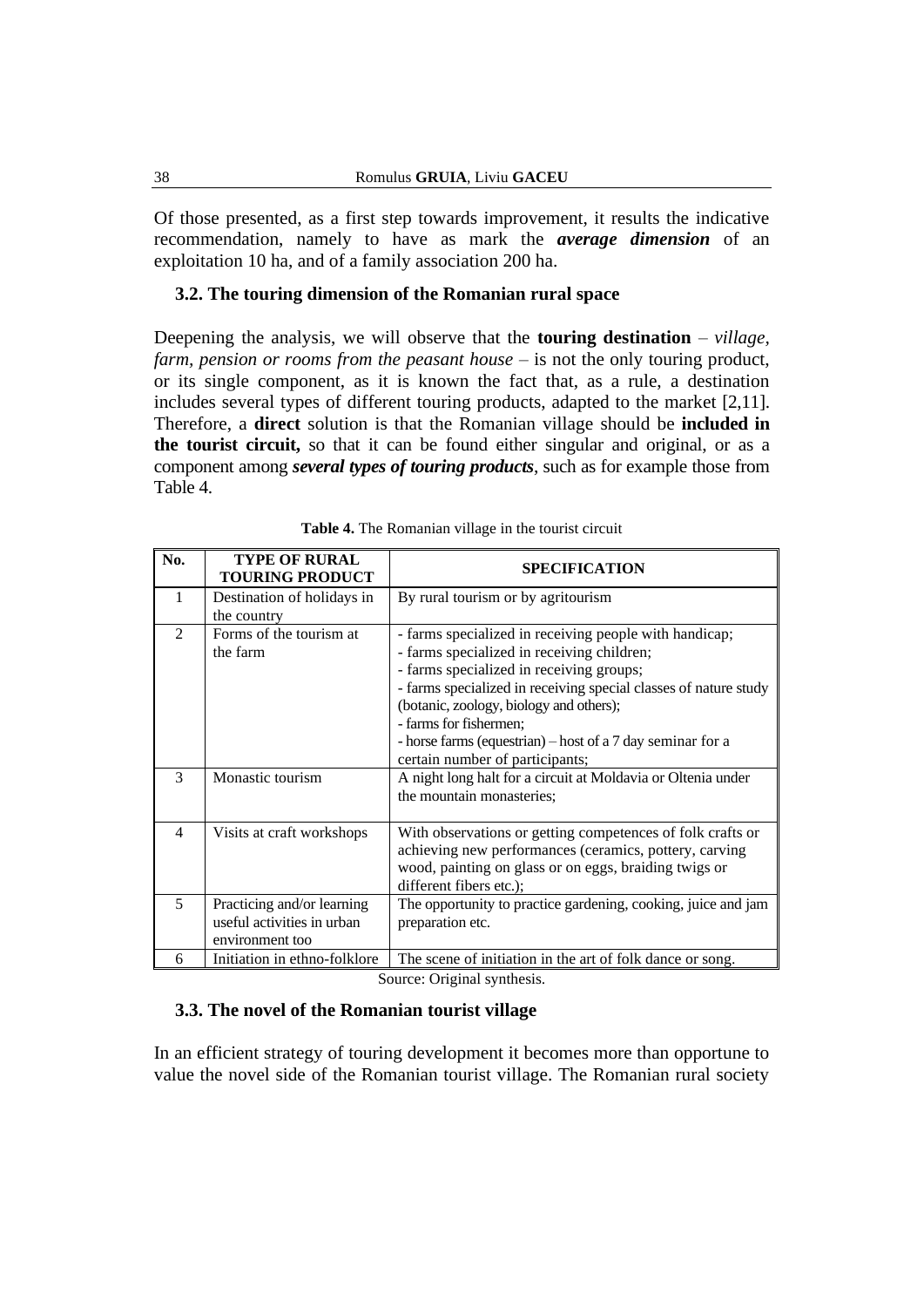is relatively well preserved and keeper of a rich ethno folklore, more than that, it is not to be confused with the urban one. Rural touring products are searched and considered to be novel because they emphasize the organization of the society, the economic activities and, last but not least, the relation to space, time and Nature.

For exemplification, for the hearth of the village it is indicated to develop a specific and "successor" architecture for rustic houses or rural pensions (Fig.3), and for zones of rural activity (Fig.4), to apply traditional agri-food techniques "stuffed" with scientific novelty in order to stimulate the quality of the achieved products (ecological, biological ones etc.) (image sources: [https://www.google.com/,](https://www.google.com/) Accessed on January 25, 2021 ).



**Fig. 3.** Conservation and development of **Fig. 4**. Part of the Romanian village *soul* the cultural and architectural specificity Source[: https://www.google.com](https://www.google.com/) [16]. Source: [https://www.google.com](https://www.google.com/) [16].

The strength of the Romanian village, that it has to preserve and diversify, is the authentic and original RURAL CULTURE. In this regard, in rural tourism multiculturalism is aimed by the concept of intercultural counterbalance [5] through which there may be practically observed how the staff from the host country is preoccupied (in a high percentage) to transmit cultural information about its own region or its own country. Thus, generally intercultural exchanges are achieved at the level of symbols, and among the symbols of the Romanian tourism there might be included: music and traditional costume, crafts, gastronomic products, dances, popular instruments, handicraft items and many others.

Novel awareness, of differences and common points, may serve to make authentic tourist products, such as (Table 4): learning the Romanian language, initiation in instrumental and vocal music, learning crafts (pottery, wood sculpture, weaving, painting on glass etc.), learning Romanian folk dances, introduction to Romanian gastronomy etc.

Tourism in rural environment of high complexity and diversity is what stimulates the specialist's creativity. The agri-rural touring offer allows thus a series of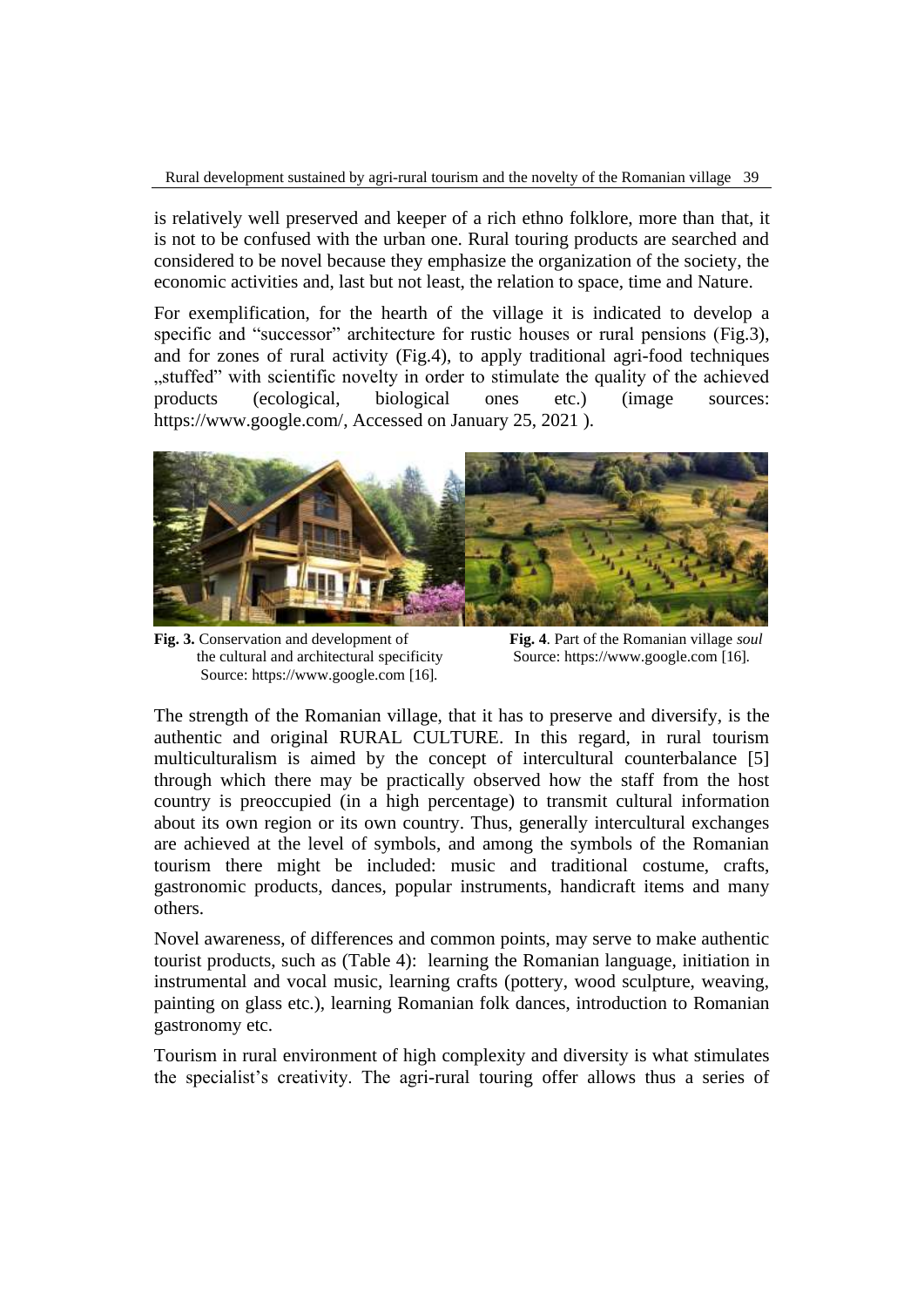complementary activities, such as: - close study of nature (observation of plants and animals/birds, photography, filming); hunting, horse riding, fishing; knowledge of ancestral values; participation at festivals, traditions, rural customs; - practicing sports that need environment: touring and sport orientation, motoring and motorcycling on various land etc.; - organization of conventions/ symposiums/conferences/seminars on a small or medium scale. Interweaving theoretical actions with practical ones are remarkable (at which reference was made): - visits at traditional craftsmen's workshops; - participation at different activities and house or agricultural work/learning crafts; - participation at the preparation and taste of gastronomic products specific to the zone, drinks and fruit juice, canned vegetable and fruit etc.

A novel element the tourists may discover at local rural community refers to knowing how authentic peasants carry out their life and activity in an ancestral culture that has a real peasant calendar at its basis. This one is structured sometimes religiously, sometimes occupationally, sometimes mythological or sacredly, elements that sustain a novel touring support that, through its repetitive periplus of holidays, commemorations, socializations, superstitions and rest periods manages to cover and relax the fissured and condensed urban time of the traveler escaped from the urban.

#### **Conclusions**

(1) It becomes necessary to impose professional methods for the future of the Romanian rural tourism, in the idea to harmonize the rural space specificity, originality and tradition with globalization modernity and impact.

(2) In order to develop agri-rural tourism a strategy to counteract the present deficiencies must be imagined: the lack of professionalism and reduced number of those specialized in leading and organizing touring activities in rural environment; problems of language and communication with foreign tourists; in-depth ignorance of the principles and methods of hospitality industry in order to successfully apply them in agri-rural tourism (how to organize the arrival and meeting, different ways to spend leisure – other day and night passions and amusements, promotion of recreation and animation etc.).

(3) For a better appreciation of the rural touring product it is necessary to pay a high professional level attention for an original development by emphasizing the novel of the Romanian village (authenticity, traditionalism), through new investment in all modules of agri-rural tourism, from production modules to the accommodation ones (pension, parking area) and recreation (example – the development of sports equipment).

(4) As an indicative mark and first step towards improvement there is indicated *the average dimension* of an exploitation as 10 ha, and a family association as 200 ha,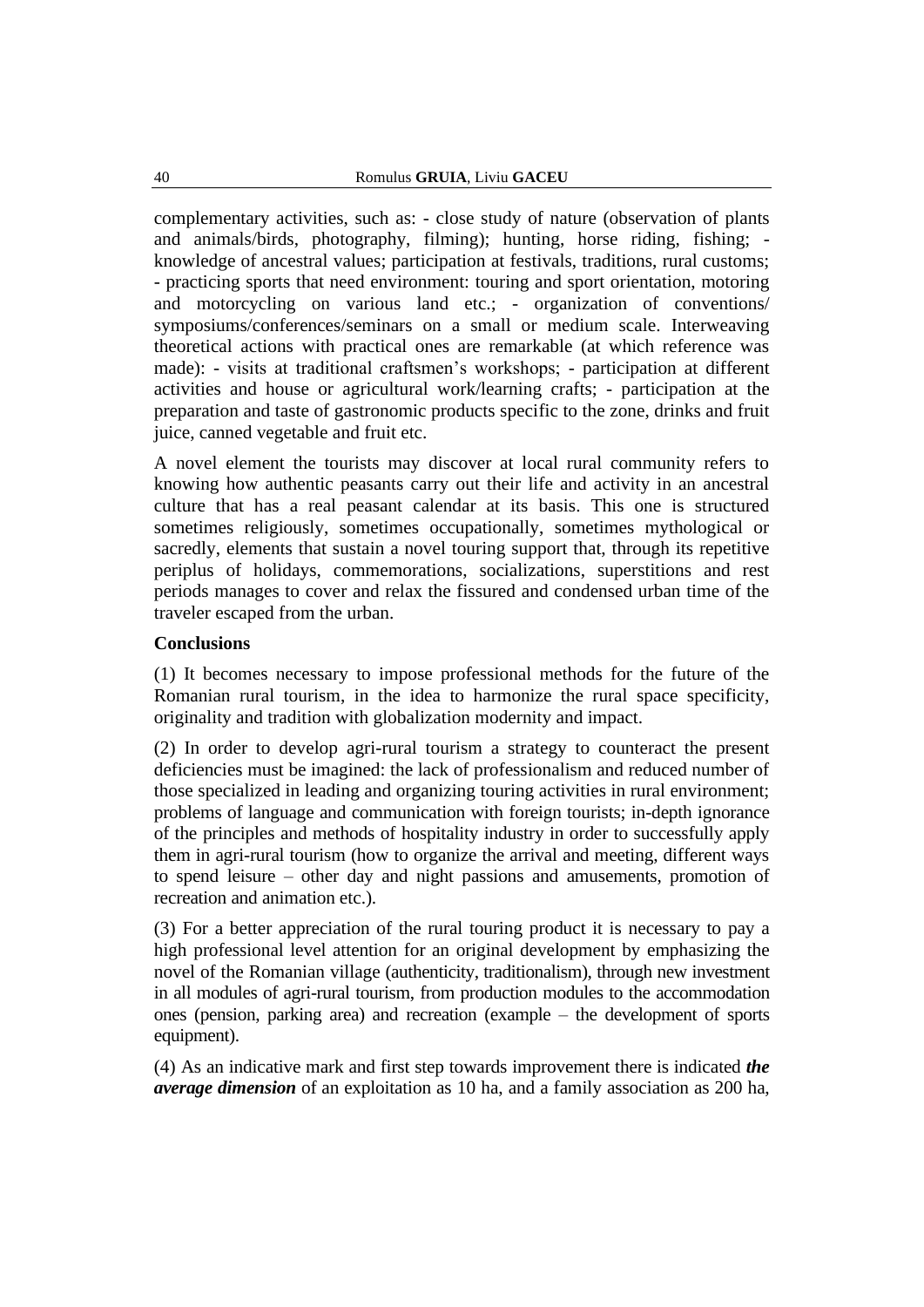as well as the achievement of a *strategy* to solve the low level of general and particular infrastructure in the field of the Romanian rural tourism, the modernization and maintenance of access ways, all this in relation (town hall, agricultural chamber, school, church and others).

## **R E F E R E N C E S**

- [1] Cinotti, Y. Etude des dimensions de l'hospitalite percue des maisons d'hotes, (Ecrit par Directeur adjoint du département Centre d'étude du tourisme, de l'hôtellerie et des industries de l'alimentation de l'Université de Toulouse II), http://www.u-bourgogne.fr/leg/ CERMAB/ z-outils/docu- ments/ actes J.RM B/J RM B14- 2009/Cinotti. pdf, Accessed on January 25, 2021
- [2] Gruia, R., Management and development in tourism industry (Management and dezvoltare în industria turismului, In Romanian), Lux Libris Publishing House, Brașov (2017).
- [3] Gruia, R., Rural tourism (Turism rural), Clarion Publishing House, Brașov, 108-132 (2021).
- [4] Gruia, R., Ecotourism, Clarion Publishing House, Brașov, 7-22 (2021).
- [5] Hofstede, G., Cultures and organisations, Software of the mind, Mc Graw-Hill Book Company Europe, London, p.112 (1991).
- [6] Minciu, R., Tourism Economy (Economia turismului), Uranus Publishing House, Bucureşti, pp.147-151(2000).
- [7] Moldoveanu, M., Miron, D., Advertising psychology (Psihologia reclamei), Libra Publishing House, Bucureşti, 76-78 (1995).
- [8] Negri, C.C., Fundamentals of Environment Economiy *(Bazele economiei mediului),* Didactical and Pedagogical Publishing House, p. 32 (1996).
- [9] Nistoreanu, B., G., Tănase, M., O., Nistoreanu, P., A holistic approach of hospitality. romanian rural tourism in the context of the sustainable development (O abordare holistică a ospitalităţii. Turismul rural românesc în contextual dezvoltării durabile), Vol. XIX, Tehnopress Publishing House, laşi, pp. 112-117 (2010).
- [10] Stanton, N., Communication (Comunicarea), Societatea Ştiinţifică şi Tehnică Publishing House, Bucureşti, p. 163, 1995.
- [11] Stapel, J., About 35 years of market research in the Netherlands, in "Markonder-zock Kwartaalschrift", No. 2(1969).
- [12] Tănase, M., O., Filip, A., Nistoreanu, P., Sustainable development versus integrated development and tourism (Dezvoltarea durabilă versus dezvoltare integrată şi turismul), In: Romanian rural tourism in the context of the sustainable development (Turismul rural românesc în contextual dezvoltării durabile), Vol. XVII, Tehnopress Publishing, laşi, pp. 49-54 (2009).

#### **e-Bibliography**

[13] National Agency of Mountain Zone, [http://www.cefidec.ro/page.php72,](http://www.cefidec.ro/page.php72) Accessed on January 20, 2021.